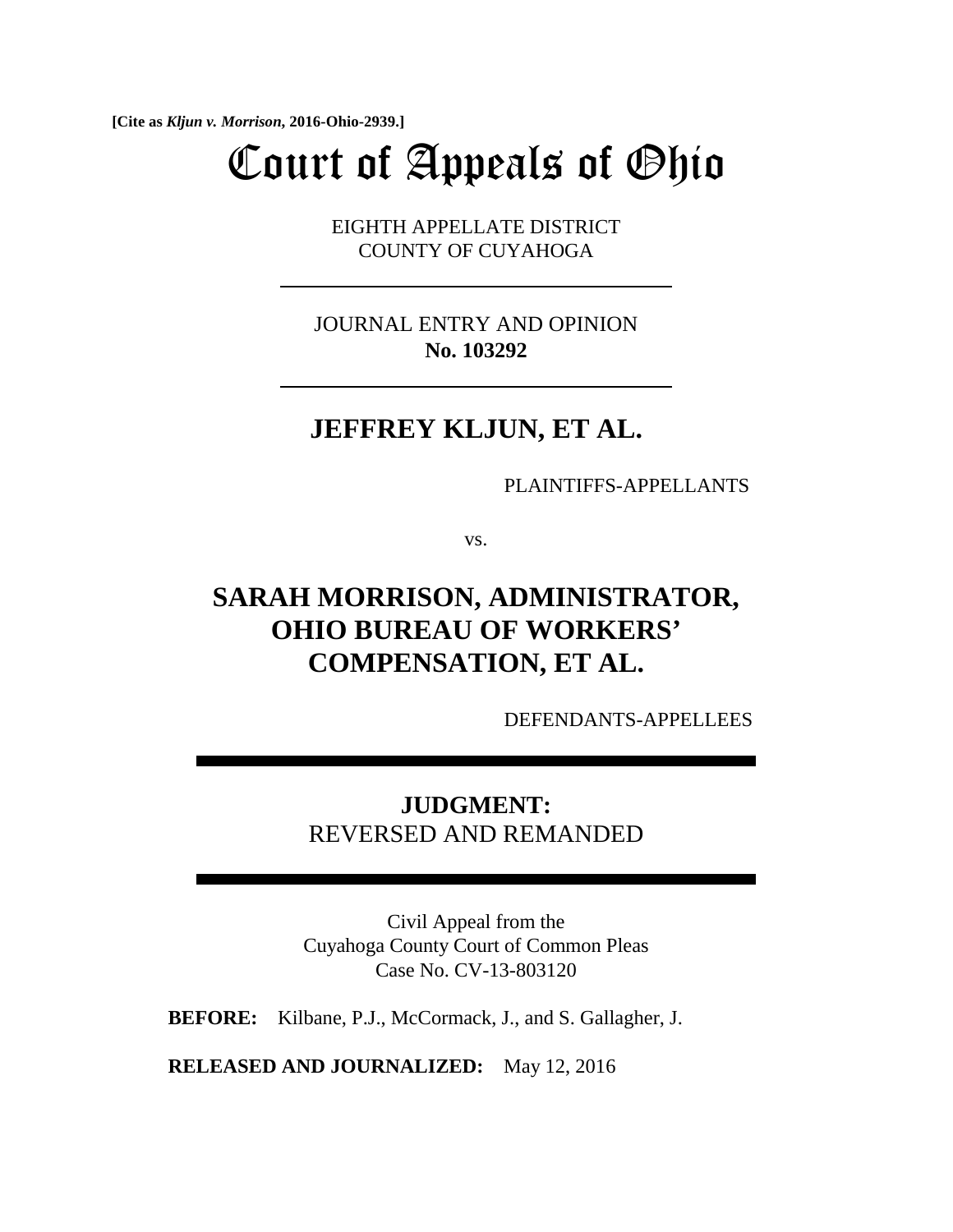# **ATTORNEYS FOR APPELLANTS**

Richard F. Brian Brian & Brian 81 Maplecrest Street, SW North Canton, Ohio 44720

Paul W. Flowers Paul W. Flowers Co., L.P.A. Terminal Tower, Suite 1910 50 Public Square Cleveland, Ohio 44113

Frank L. Gallucci Plevin & Gallucci Co., L.P.A. 55 Public Square, Suite 2222 Cleveland, Ohio 44113

# **ATTORNEYS FOR APPELLEES**

Mike DeWine Ohio Attorney General

By: Cheryl J. Nester Assistant Attorney General 150 E. Gay Street - 22nd Floor Columbus, Ohio 43215

Jeffrey B. Duber Mark E. Mastrangelo Assistant Attorneys General State Office Building - 11th Floor 615 West Superior Avenue Cleveland, Ohio 44113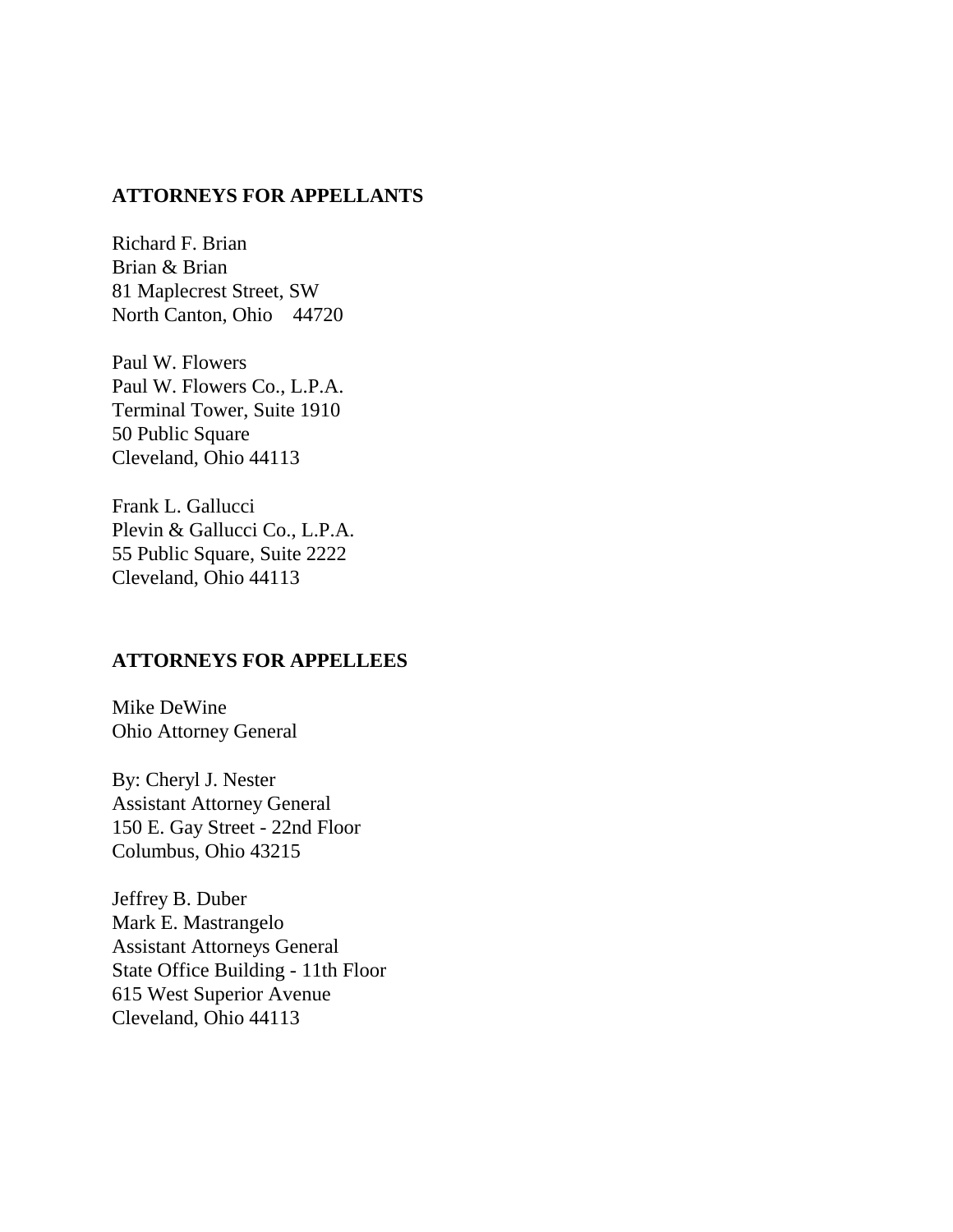#### MARY EILEEN KILBANE, P.J.:

**{¶1}** Plaintiffs-appellants, Jeffrey Kljun, Reginald D. Humphrey, Robert Grable, Michael J. Dunlap, Jonathan J. Marazza, and Louis Cataldo, Sr. (collectively referred to as "plaintiffs"), appeal from the trial court's decision granting summary judgment in favor of defendants-appellees, Sarah Morrison,<sup>1</sup> Administrator, Ohio Bureau of Workers' Compensation ("BWC") and The Industrial Commission of Ohio (collectively referred to as "defendants"). For the reasons set forth below, we reverse the judgment entered in favor of defendants and remand with instructions for the trial court to enter summary judgment in favor of plaintiffs.

**{¶2}** The instant appeal arises from the passage of the 2012 Mid-Biennium Budget Review Bill, 2012 H.B. 487 ("H.B. 487"), and its impact on how "scheduled loss" payments are issued under R.C. 4123.57 to injured workers participating in the BWC. The stated purpose of H.B. 487 is "to make operating and other appropriations and to provide authorization and conditions for the operation of state programs[.]" R.C. 4123.57(B) provides the schedule for the benefits paid to injured workers who have lost limbs, appendages, and other organs in work-related accidents.

**{¶3}** Prior to the passage of H.B. 487, the BWC allowed injured workers to be

 <sup>1</sup>The original caption of this case was "Steve Buehrer, Administrator, Ohio Bureau of Workers' Compensation, et al." In accordance with App.R. 29(C), the court substitutes Sarah Morrison, the present administrator, for Steve Buehrer.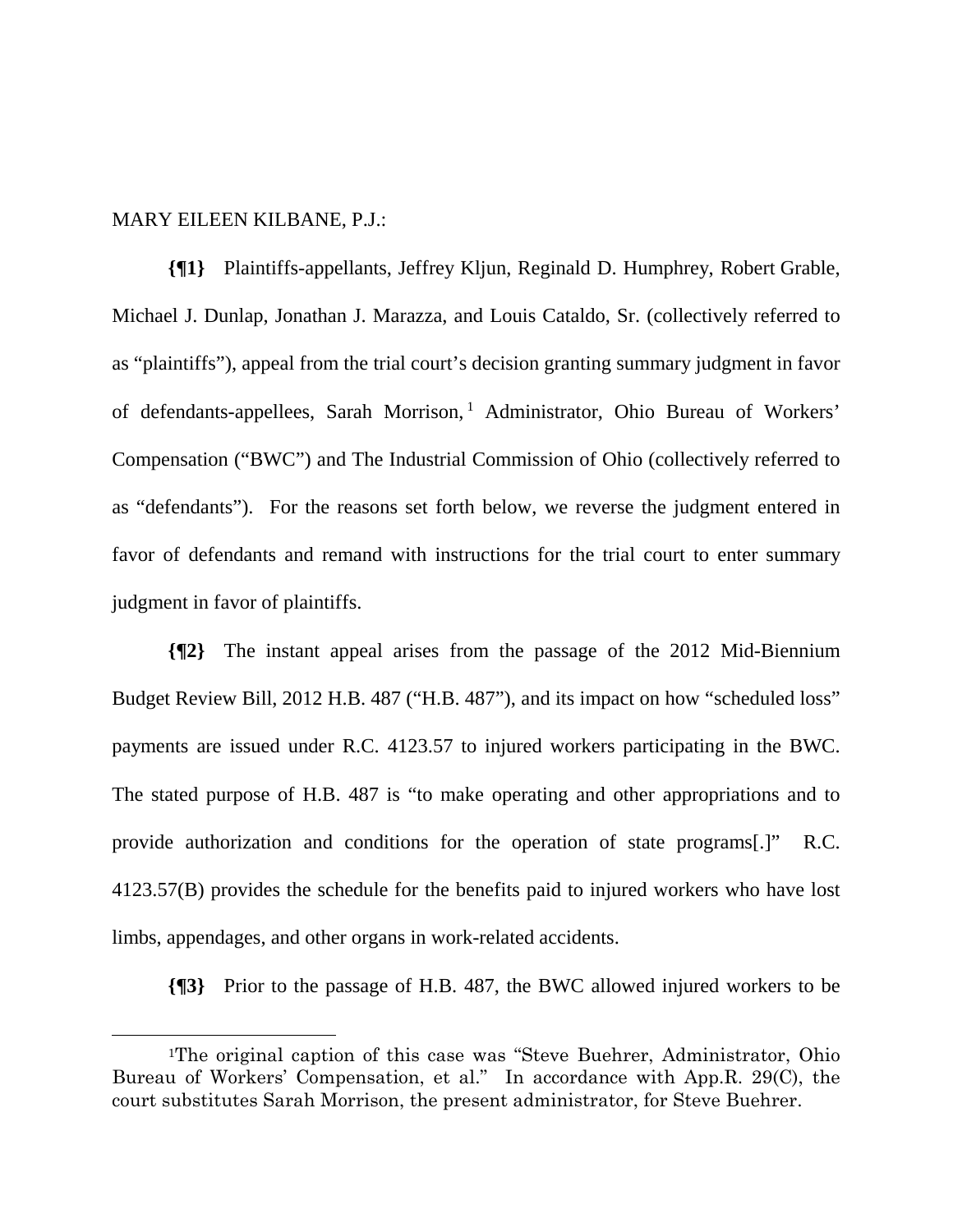paid the entire scheduled loss benefit in a lump sum. The injured worker did not have to wait the full number of weeks specified by statute in order to receive the entire scheduled loss. In September 2010, R.C. 4123.57(B) was revised by H.B. 487. Under the revisions, scheduled loss payments are now issued in weekly installments, for up to a decade or more, instead of a single lump-sum payment.

**{¶4}** In March 2013, plaintiffs filed their complaint against defendants seeking a declaration that H.B. 487 violates the Ohio Constitution, Article II, Section 15(D) (known as the "one-subject rule"), which provides that "[n]o bill shall contain more than one subject, which shall be clearly expressed in its title." Plaintiffs also sought a permanent injunction against any further enforcement of the invalid provisions.

**{¶5}** Plaintiffs allege that they each sustained injuries in the course and scope of their employment, entitling them to workers' compensation benefits under R.C. 4123.57(B). Specifically, Kljun suffered serious bone and spine fractures and was rendered a paraplegic. Humphrey sustained the loss of use of his right foot. Grable lost his index finger, thumb, and one-third of his ring finger. Dunlap sustained the loss of use of two fingers. Marazza lost several fingers and a significant portion of his left hand. Cataldo suffered the amputation of his left leg.

**{¶6}** With the passage of H.B. 487, plaintiffs allege they will be forced to wait for a substantial period to receive their full benefits. Plaintiffs further allege that in addition to affecting the payment of scheduled loss benefits, H.B. 487 also affects a wide range of other topics, including: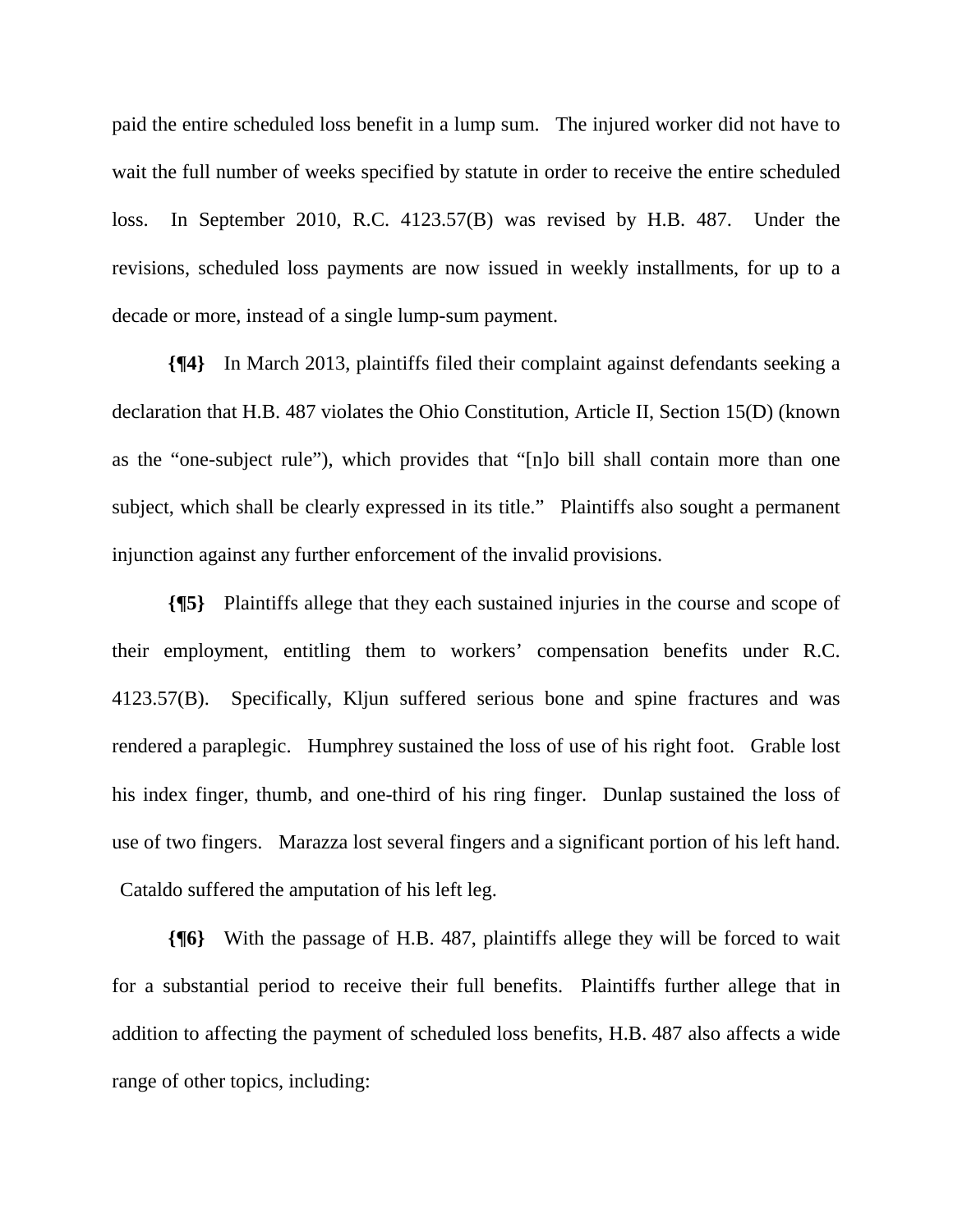[T]he publication of legal notices and advertisements (R.C. 7.10 and 7.16); the creation of a legislative task force on redistricting, reapportionment, and demographic research (R.C. 103.51); eligibility standards and procedures for programs administered by the Department of Aging, Department of Alcohol and Drug Addiction Services, Department of Development, Department of Developmental Disabilities, Department of Education, Department of Health, Department of Job and Family Services, Department of Mental Health, and Rehabilitation Services Commission (R.C. 121.35); the establishment of the SellOhio Global Initiative Fund (R.C. 122.862); the addition of the State Fire Marshall or the State Fire Marshall's designee to the Multi-agency Radio Communications System Steering Committee (R.C. 701.50); a request to the Joint Committee on the Library of Congress to approve the replacement of the statute of Former Governor William Allen in the National [Statuary] Hall Collection with a statue of Thomas Edison (R.C. 701.121(A)), revisions to the Court of Claims Act and related issues concerning claims for wrongful imprisonment (R.C. 2743.40), and authorization for the Director of Department of Public Safety to approve an online remedial driving course (R.C. 4508.02).

**{¶7}** By regulating the manner in which scheduled loss benefits are paid by the BWC, and a wide variety of unrelated public issues, plaintiffs allege that H.B. 487, which consists of 1,788 pages, lacks a common purpose or objective. As a result, plaintiffs sought a declaration that the legislative attempt to amend R.C. 4123.57(B) through H.B. 487 is a violation of the Ohio Constitution, Article II, Section 15(D), and unenforceable.

**{¶8}** In response, defendants filed a motion to dismiss and change of venue, arguing that: (1) only Franklin County courts are competent to adjudicate actions against state officials; and (2) plaintiffs failed to allege a claim for declaratory or injunctive relief.

 Plaintiffs opposed, and the trial court overruled the motion. Defendants then submitted an answer denying that plaintiffs are entitled to any relief. After the conclusion of discovery, both parties submitted motions for summary judgment. Plaintiffs argued that the revisions to R.C. 4123.57(B) are not related to defendants' appropriations or budgets,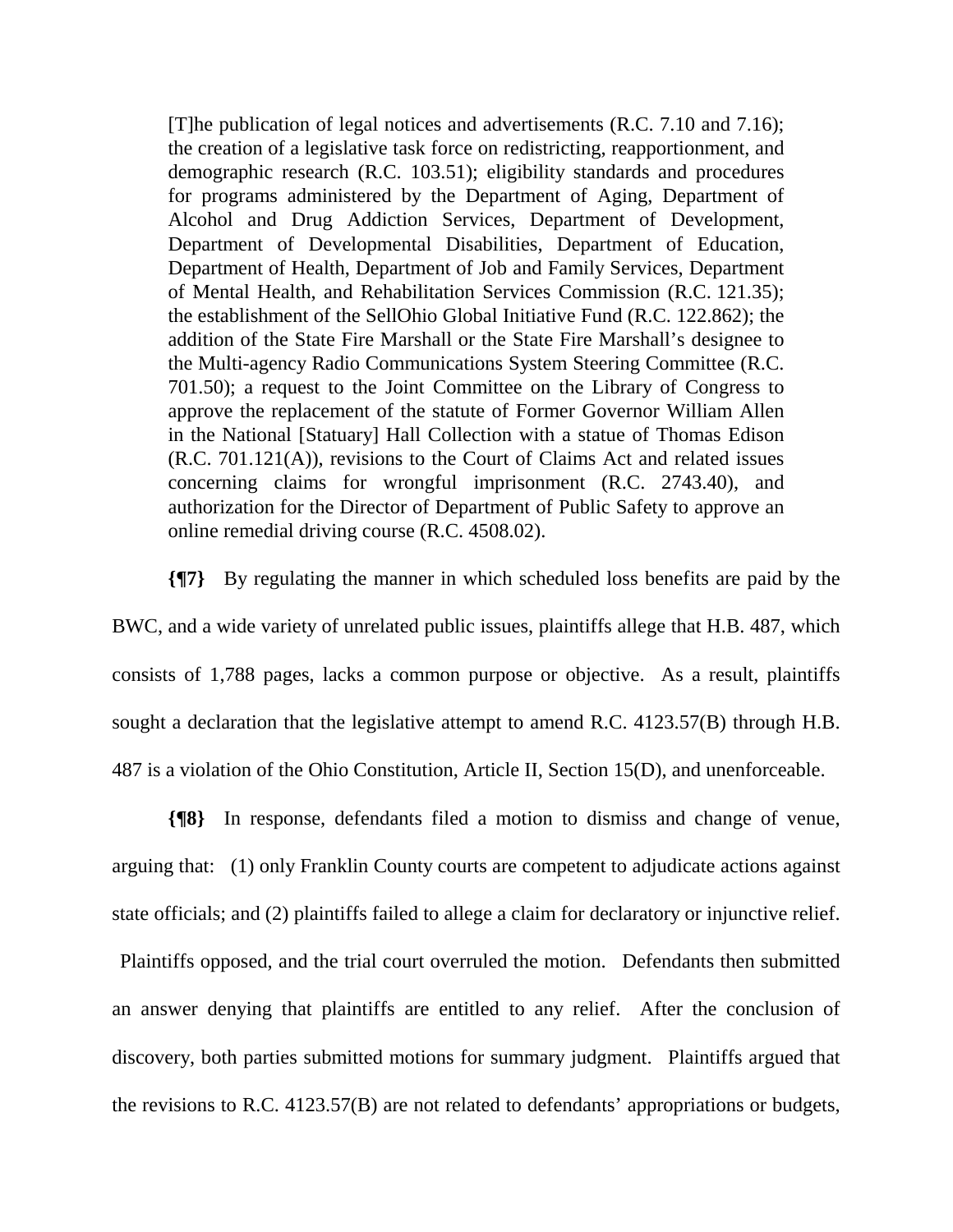and had been concealed within the 2012 Mid-Biennium Budget Review Bill in violation of the Ohio Constitution's one-subject clause. On the other hand, defendants argued plaintiffs failed to name necessary parties to the action and R.C. 4123.57(B) does not violate the one-subject rule. The trial court granted summary judgment in favor of defendants, finding that H.B. 487 complies with the one-subject rule. The court stated "[i]n this case, there is a unity between the budget related items and the revision to R.C. 4123.57(B), which amended how partial disability compensation awards are dispersed."

**{¶9}** Plaintiffs now appeal, raising the following single assignment of error for review.

#### Assignment of Error

The trial judge erred, as a matter of law, by determining that the portion of the Mid-Biennium Budget Review Bill, 2012 H.B. 487, requiring permanently disabled and disfigured workers to wait years, if not decades, for their scheduled loss benefits complies with the one subject rule set forth in Section 15(D), Article II, of the Ohio Constitution.

**{¶10}** In their sole assignment of error, plaintiffs argue that the trial court erred, as a matter of law, when it determined that H.B. 487 complies with the one-subject rule and granted summary judgment in favor of defendants.

# Standard of Review

**{¶11}** We review an appeal from summary judgment under a de novo standard of review. *Grafton v. Ohio Edison Co.*, 77 Ohio St.3d 102, 105, 1996-Ohio-336, 671 N.E.2d 241; *Zemcik v. LaPine Truck Sales & Equip. Co.*, 124 Ohio App.3d 581, 585, 706 N.E.2d 860 (8th Dist.1998). In *Zivich v. Mentor Soccer Club*, 82 Ohio St.3d 367,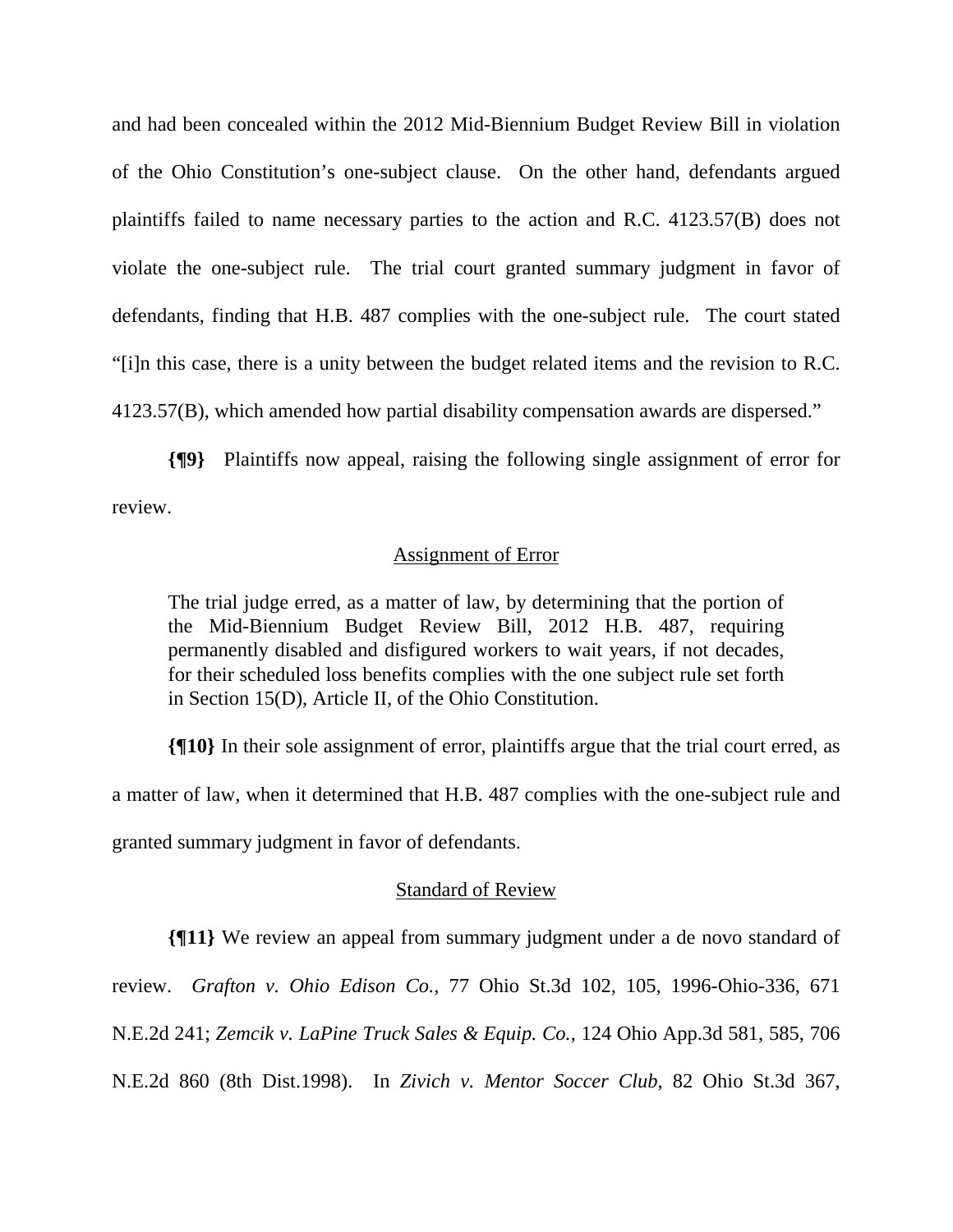369-370, 1998-Ohio-389, 696 N.E.2d 201, the Ohio Supreme Court set forth the appropriate test as follows:

Pursuant to Civ.R. 56, summary judgment is appropriate when (1) there is no genuine issue of material fact, (2) the moving party is entitled to judgment as a matter of law, and (3) reasonable minds can come to but one conclusion and that conclusion is adverse to the nonmoving party, said party being entitled to have the evidence construed most strongly in his favor. *Horton v. Harwick Chem. Corp.*, 73 Ohio St.3d 679, 1995-Ohio-286, 653 N.E.2d 1196, paragraph three of the syllabus. The party moving for summary judgment bears the burden of showing that there is no genuine issue of material fact and that it is entitled to judgment as a matter of law. *Dresher v. Burt*, 75 Ohio St.3d 280, 292-293, 1996-Ohio-107, 662 N.E.2d 264.

**{¶12}** Once the moving party satisfies its burden, the nonmoving party "may not rest upon the mere allegations or denials of the party's pleadings, but the party's response, by affidavit or as otherwise provided in this rule, must set forth specific facts showing that there is a genuine issue for trial." Civ.R. 56(E); *Mootispaw v. Eckstein*, 76 Ohio St.3d 383, 385, 1996-Ohio-389, 667 N.E.2d 1197. Doubts must be resolved in favor of the nonmoving party. *Murphy v. Reynoldsburg*, 65 Ohio St.3d 356, 358-359, 1992-Ohio-95, 604 N.E.2d 138.

# One-Subject Rule

**{¶13}** The one-subject rule is set forth in the Ohio Constitution, Article II, Section 15(D), and provides that "[n]o bill shall contain more than one subject, which shall be clearly expressed in its title." The universally recognized purpose of this rule is to prevent the legislature from engaging in "logrolling" — "'the practice of several minorities combining their several proposals as different provisions of a single bill and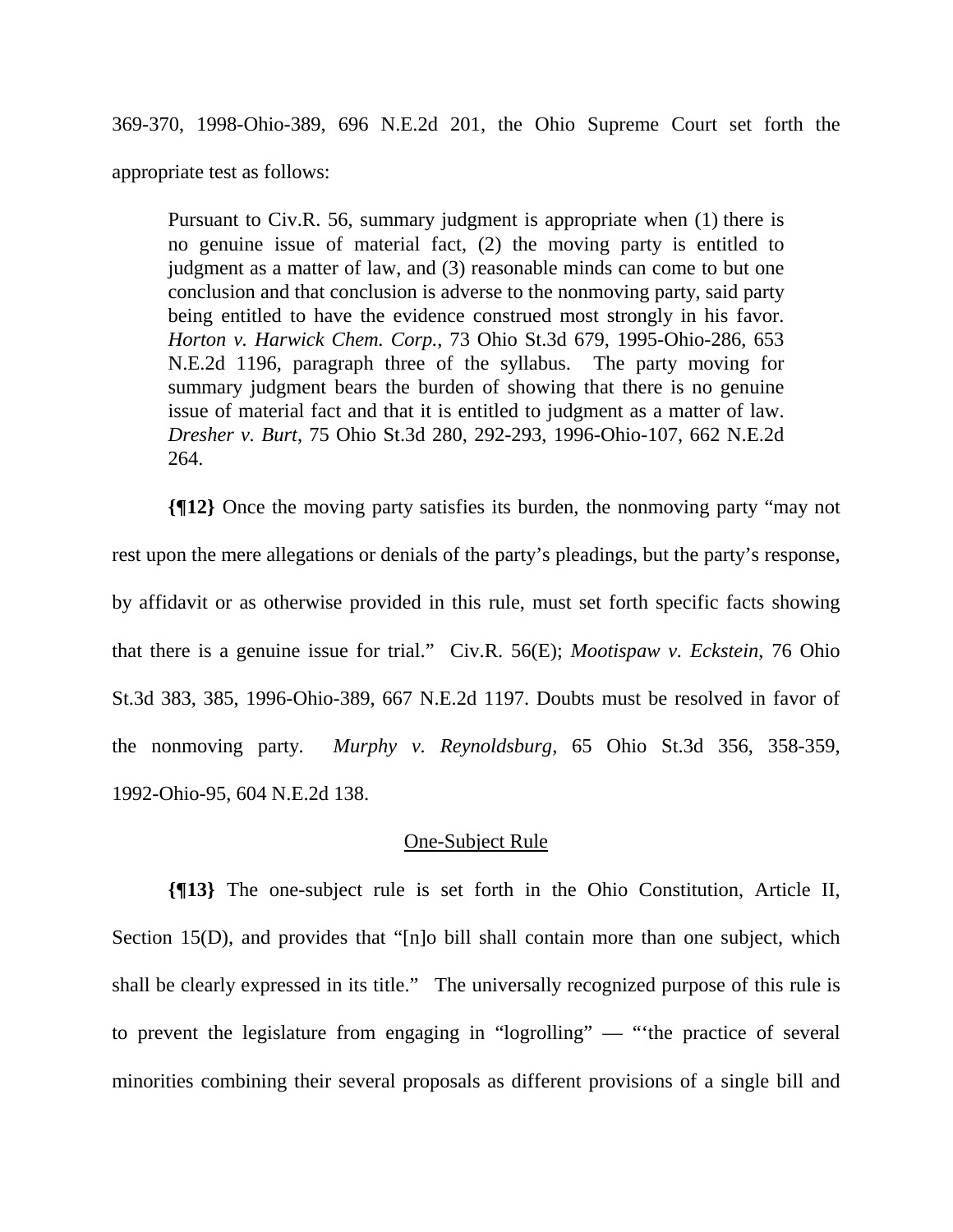thus consolidating their votes so that a majority is obtained for the omnibus bill where perhaps no single proposal of each minority could have obtained majority approval separately.'" *State ex rel. Dix v. Celeste*, 11 Ohio St.3d 141, 464 N.E.2d 153 (1984), quoting 1A Sutherland, *Statutes and Statutory Construction* (4th Ed.1972), Section 17.01.

**{¶14}** A reviewing court's role in the enforcement of the one-subject provision is limited. To avoid interfering with the legislative process, a reviewing court must afford the General Assembly

"great latitude in enacting comprehensive legislation by not construing the one-subject provision so as to unnecessarily restrict the scope and operation of laws, or to multiply their number excessively, or to prevent legislation from embracing in one act all matters properly connected with one general subject."

*State ex rel. Ohio Civ. Serv. Emps. Assn., AFSCME, Local 11, AFL-CIO v. State Emp. Relations Bd.*, 104 Ohio St.3d 122, 2004-Ohio-6363, 818 N.E.2d 688, ¶ 27, quoting *Dix*.

**{¶15}** We recognize that "every presumption in favor of the enactment's validity should be indulged." *Hoover v. Franklin Cty. Bd. of Commrs.*, 19 Ohio St.3d 1, 6, 482 N.E.2d 575 (1985). As a result, only "[a] manifestly gross and fraudulent violation of the one-subjection provision contained in Section 15(D), Article II of the Ohio Constitution will cause an enactment to be invalidated." *In re Nowak*, 104 Ohio St.3d 466, 2004-Ohio-6777, 820 N.E.2d 335, paragraph one of the syllabus. "[A]s long as common purpose or relationship exists between the topics, the mere fact that a bill embraces more than one topic will not be fatal." *Ohio Civ. Serv. Emps. Assn.* at ¶ 28, citing *State ex rel. Ohio Academy of Trial Lawyers v. Sheward*, 86 Ohio St.3d 451,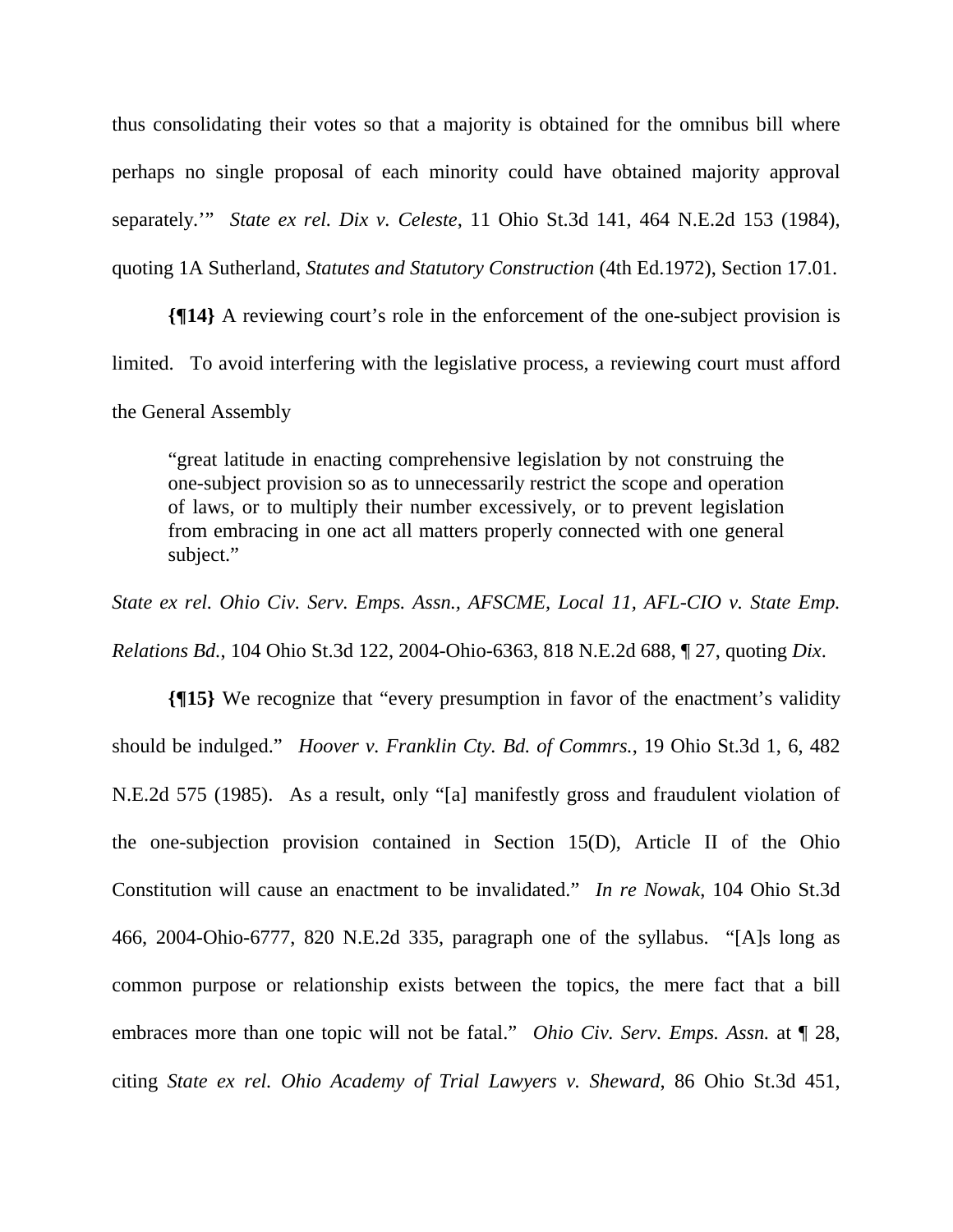1999-Ohio-123, 715 N.E.2d 1062; *Hoover*. "[I]t is the disunity of subject matter, rather than the aggregation of topics, that causes a bill to violate the one-subject rule." *State v. Bloomer*, 122 Ohio St.3d 200, 2009-Ohio-2462, 909 N.E.2d 1254, ¶ 49, citing *Nowak*; *Sheward*; *Hoover*; and *Dix*.

**{¶16}** In the instant case, we must examine the alleged violation of the one-subject rule within the context of an appropriations bill — H.B. 487. H.B. 487 is known as the 2012 Mid-Biennium Budget Review Bill. The stated purpose of the bill is "to make operating and other appropriations and to provide authorization and conditions for the operation of state programs." We acknowledge that "[t]he analysis of the one-subject rule with respect to appropriation bills can be complicated because appropriations bills 'encompass many items, all bound by the thread of appropriations.'" *Rumpke Sanitary Landfill, Inc. v. Ohio*, 184 Ohio App.3d 135, 2009-Ohio-4888, 919 N.E.2d 826, ¶ 16 (1st Dist.2009), quoting *Simmons-Harris v. Goff*, 86 Ohio St.3d 1, 1999-Ohio-77, 711 N.E.2d 203.

**{¶17}** In the instant case, plaintiffs took the deposition testimony of Barbara Ingram ("Ingram"), a 30-year employee of the BWC and its interim Chief Fiscal and Planning Officer, and Tom Sico ("Sico"), Assistant General Counsel of the BWC. Ingram testified that she oversees the BWC's scheduled loss awards, which compensates employees who have lost limbs and other body parts. Ingram explained that from 2010 to the passage of H.B. 487 in 2012, the BWC paid scheduled losses to injured workers in a lump sum, which was not reduced to present value. According to Sico, the BWC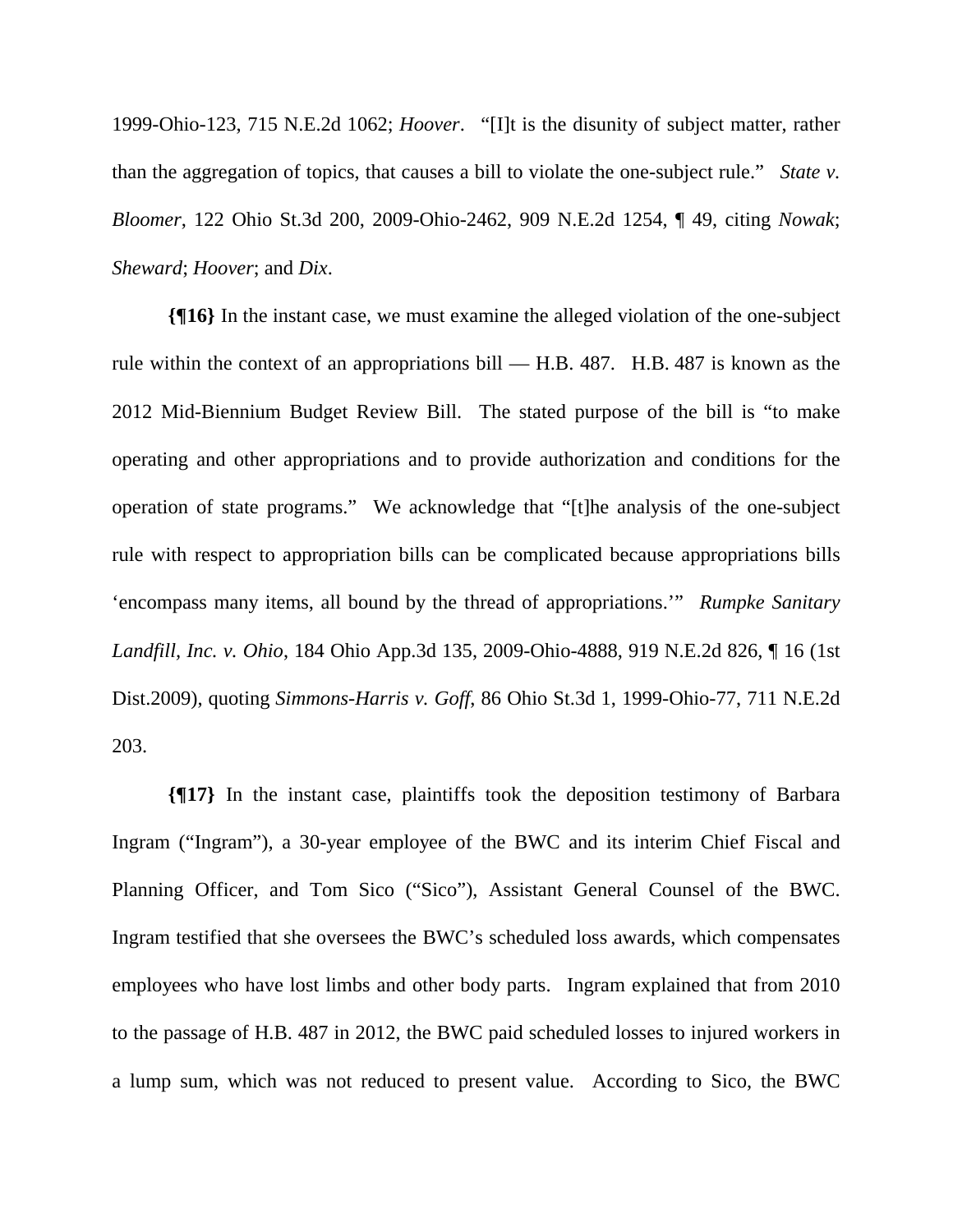determined that a revision to Ohio Adm.Code 4123-3-15 was necessary to expedite the payment of scheduled loss benefits to injured workers. The rule was amended to require the amounts due to be promptly paid in a lump sum once the claim was approved under R.C. 4123.57(B) and the administrative appeals were exhausted.

**{¶18}** There are two types of employers within the BWC: (1) state fund employers who pay premiums to participate in the workers' compensation system and (2) larger businesses that are self-insured. The state fund is solely funded by the employers' premium payments and used to provide claimants with workers' compensation benefits and other services. As self-insureds, these companies pay their workers' claims with their own funds.

**{¶19}** There are approximately 1,200 self-insured employers who pay their workers' compensation benefits from their own assets. The 2010 amendment required them to issue the scheduled loss benefits in a single payment, rather than over hundreds of weeks. However, after the passage of H.B. 487, the scheduled loss benefits are paid in weekly installments and terminate upon death. As a result, the self-insured employers were entitled to keep all the remaining installments. Likewise, the payments made on behalf of the state funded employers were then returned to the state fund.

**{¶20}** The BWC had to revise Ohio Adm.Code 4123-3-15(C) solely in response to the passage of H.B. 487. Consequently, Sico had to prepare a Business Impact Analysis report ("BIA") to the Lieutenant Governor's Office for approval. Sico reported:

The adverse impact of this rule is upon injured workers, not employers. In fact, small business will benefit slightly from the rule changes in that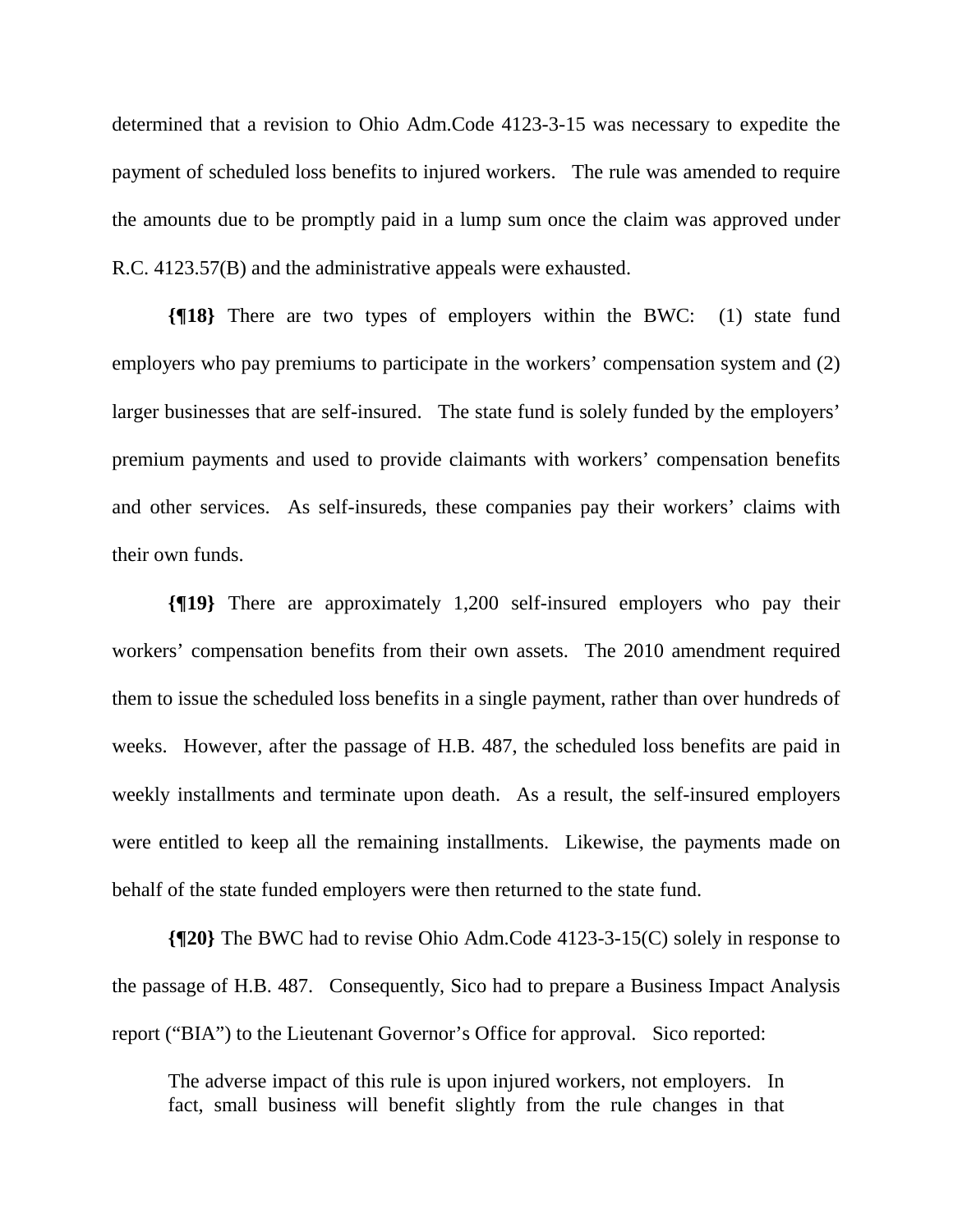scheduled loss compensation will not be paid in one payment, but will be paid over the weeks provided in the schedule for such payments in R.C. 4123.57(B). This change will have a small impact on the employer's workers' compensation experience, and will particularly benefit self-insured employers.

There is no significant adverse impact, other than injured workers will receive scheduled loss payments over time, rather than at once. The impact is in the time value of those payments.

**{¶21}** Sico explained that self-insured employers are the beneficiaries of the passage of H.B. 487. The scheduled loss benefits no longer have to be paid to the injured workers in a single lump sum, but can be spreadout over hundreds of weeks, depending on the injury. In cases of catastrophic injuries involving the loss of multiple limbs and organs, claimants must wait 15 or 16 years to reach full payment.

**{¶22}** Notably, the BWC's administrative expenses are paid by the participating employers' premium payments. Chief Ingram testified that the BWC "get[s] no money from the [state's] general revenue fund" to administer the state fund. The General Assembly does provide the BWC with appropriation authority, which is a limitation upon expenditures. The appropriation authority is used to set the administrative costs rates that are charged to the individual employers.

**{¶23}** We find the instant case analogous to a previous decision by this court in *Cleveland v. State*, 2013-Ohio-1186, 989 N.E.2d 1072 (8th Dist.). The city of Cleveland and the General Assembly enacted conflicting laws governing the labeling and sale of food to the public. The state legislature, in H.B. 153, attempted to override the city's effort, in Cleveland Codified Ordinances 241.42, to regulate products containing trans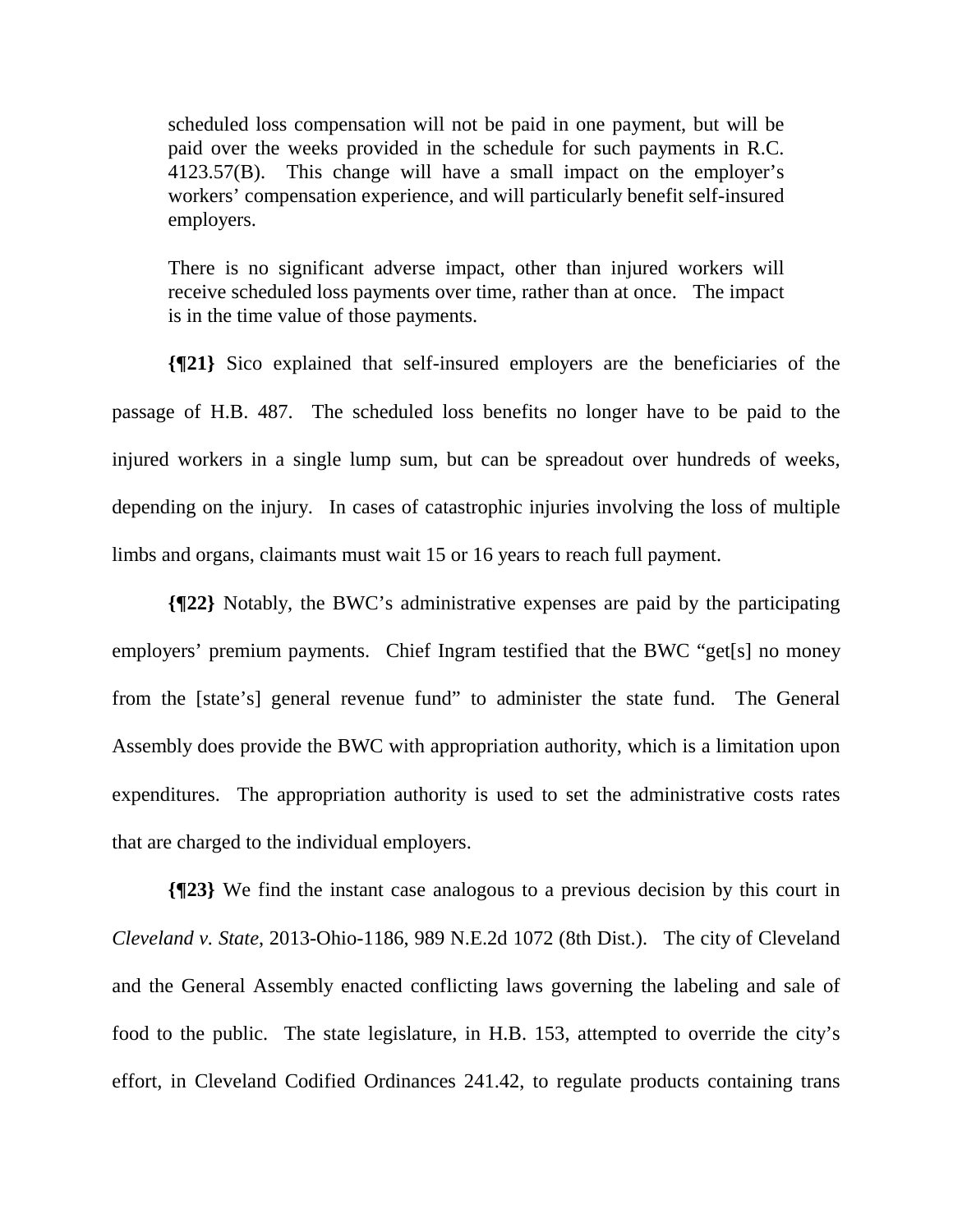fats. The city filed a lawsuit against the state seeking a declaration that the state law, R.C. 3717.53, violated both the home rule and one-subject provision of the Ohio Constitution. The trial court granted summary judgment in favor of the city on both contentions. The state appealed to this court. On appeal, we affirmed trial court's judgment, finding that the amendments in H.B. 153 to R.C. 3717.53 are "a classic instance of impermissible logrolling"; are not related to the common purpose of H.B. 153; and violate Section 15(D), Article II of the Ohio Constitution. *Id.* at ¶ 54 and 45, citing *Dix*, 11 Ohio St.3d at 145, 464 N.E.2d 153.

**{¶24}** With regard to the one-subject challenge, we noted:

The stated purpose of H.B. 153 is to amend, repeal, and enact provisions of the Revised Code; "to make operating appropriations for the biennium beginning July 1, 2011, and ending June 30, 2013; and to provide authorization and conditions for the operation of programs, including reforms for the efficient and effective operation of state and local government." Am. Sub. H.B. 153. The massive budget bill has been compared by the Cleveland Plain Dealer to a "junk drawer," i.e. " a place to stow \* \* \* odds and ends that you just don't know what else to do with." Thomas Suddes, *Ohio Budget Is Full Of Political 'Extras,'* The Plain Dealer, (May 07, 2011), http: //www.cleveland.com/opinion/index.ssf/ 2011/ 05/ ohio\_budget\_is\_full\_of\_politc.html (accessed Jan. 9, 2013).

*Id.* at  $\P$  42. We further noted:

The amendments were tucked away in Am.Sub.H.B. 153, the state's appropriations act for the 2011-2013 Biennium ("the appropriations bill") and were not vetted by the usual committee process. The House did not vote on the amendments, because the House had already passed the appropriations bill before the amendments were inserted into the bill. There were no hearings on the amendments in any of the House Committees, nor in any Senate Committee. Although the amendments will impact the health of Ohioans, there was no testimony to any legislative committees from any nutritionist, dietician, or any kind of other health care professional explaining the health effects of trans fats. Similarly, there was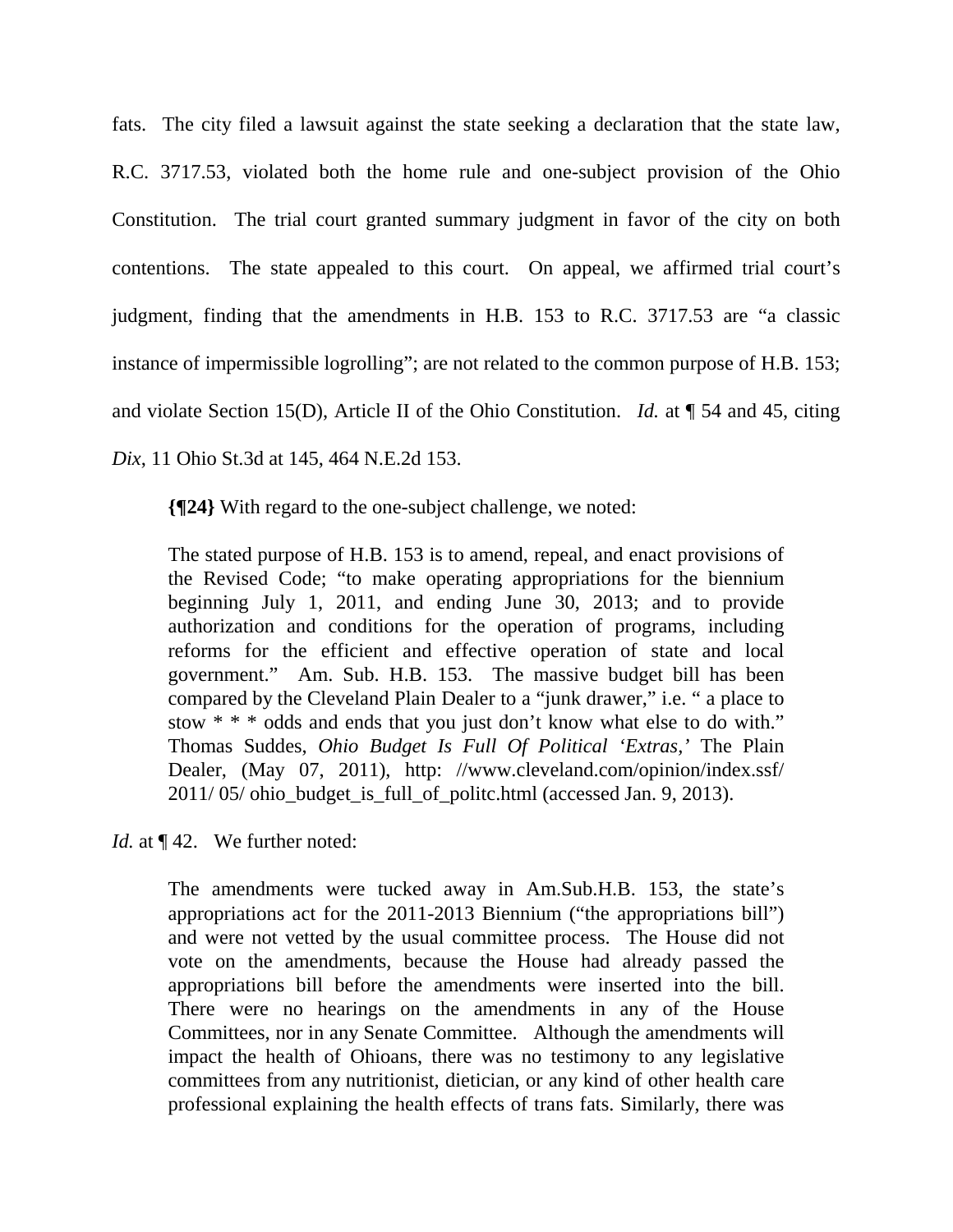no testimony presented by ORA (Ohio Restaurant Association) or from the fast-food restaurants whose interests were being represented by ORA. The amendments constitute a rider taking up less than two pages of an appropriations bill in excess of 3,000 pages. (Footnote omitted).

*Id.* at ¶ 44.

**{¶25}** The state argued that "the single subject of H.B. 153 is to provide authorization and conditions for the operation of programs and to make operating appropriations to fund them" and "the amendments to R.C. 3717.53 operate in conjunction with the vast array of subjects touched upon by H.B. 153 all under the broad common thread of providing reforms for the efficient and effective operation of state and local government." *Id.* at  $\P$  48-49. In rejecting the state's argument, we explained:

The state's argument in this regard is akin to the appropriations bill concern addressed by the Ohio Supreme Court in *State ex rel. Ohio Civ. Serv. Emps. Assn. v. State Emp. Relations Bd.*, 104 Ohio St.3d 122, 2004-Ohio-6363, 818 N.E.2d 688. As in that case, the state's argument here would render the one-subject rule meaningless in the context of appropriations bills because, as the court warned, "virtually any statute arguably impacts the state budget, even if only tenuously." *Id.* at ¶ 33. We are deeply concerned with the broad scope of the state's argument here. Under the state's logic, every subject matter statewide that conceivably can be connected to a dollar of not merely state funding but also municipal spending could be substantively regulated in a single appropriations bill. We are reminded of the Ohio Supreme Court's concern for such broad logical connections expressed in *State ex rel. Ohio Academy of Trial Lawyers v. Sheward*, 86 Ohio St.3d 451, 1999-Ohio-123, 715 N.E.2d 1062. In that case, the court struck down a bill broadly addressing topics under the umbrella of "laws pertaining to tort and other civil actions." *Id.* at 494. The court addressed its concern for bills covering a vast scope of topics all tenuously tied together, stating, "[i]f we accept this notion, the General Assembly could conceivably revamp all Ohio law in two strokes of the legislative pen — writing once on civil law and again on criminal law. The thought of it is staggering." *Id.* at 499.

Although we accept, in theory, the state's premise that the amendments to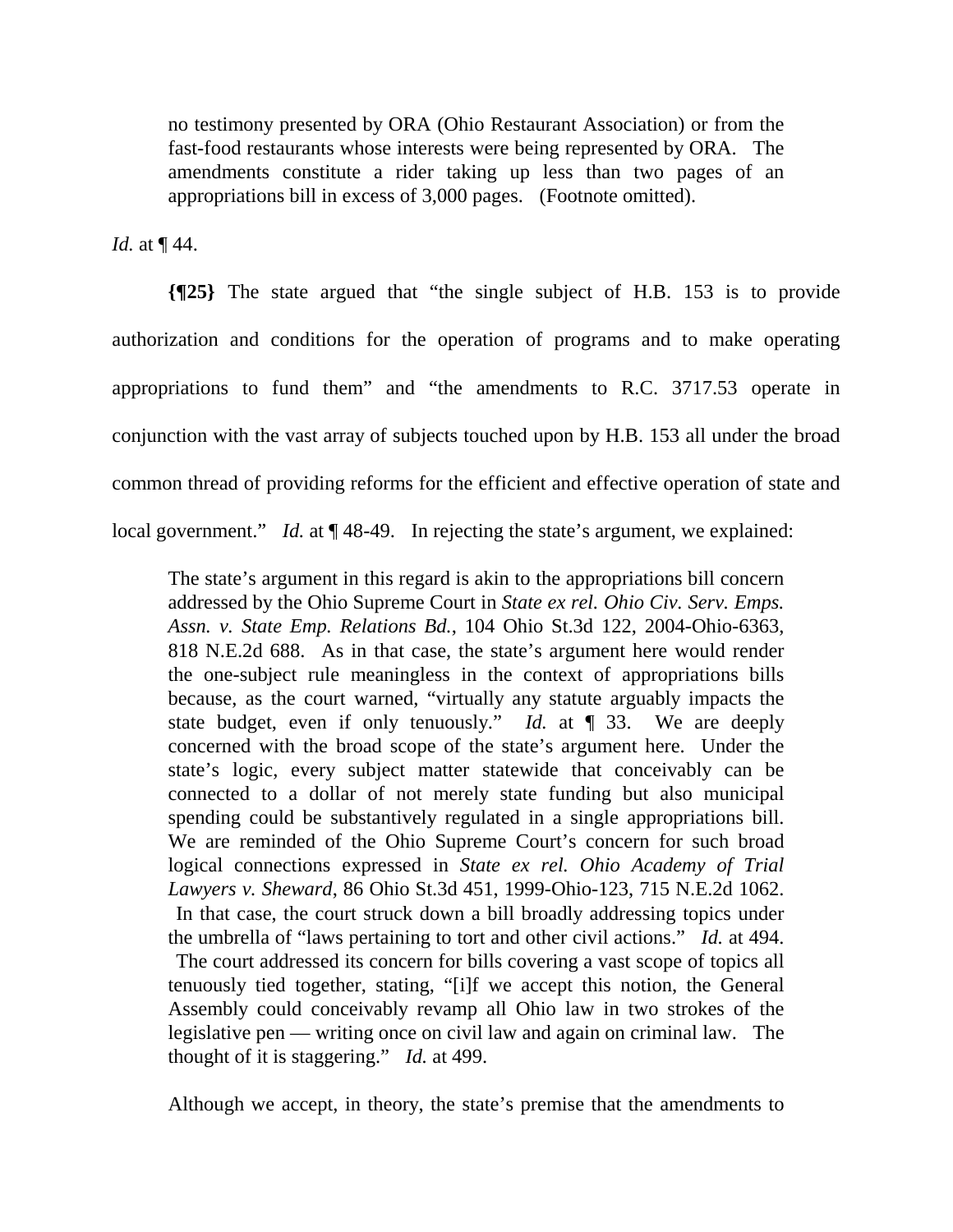R.C. 3717.53 could potentially impact the budgets of municipalities, we reject the concept that such a tenuous, tangential link can serve as the unifying thread between amendments that substantively eliminate municipal police powers over an area concerning public health and an appropriations bill. The application of such logic would eviscerate the one-subject rule in the context of appropriations bills.

*Id.* at  $\P$  51-52.

**{¶26}** In the *Cleveland* decision*,* 2013-Ohio-1186, 989 N.E.2d 1072 (8th Dist.), we cited to the Ohio Supreme Court's decision in *Simmons-Harris*, 86 Ohio St.3d 1, 1999-Ohio-77, 711 N.E.2d 203, and the First District's decision in *Rumpke*, 184 Ohio App.3d 135, 2009-Ohio-4888, 919 N.E.2d 826. In *Simmons-Harris*, the court struck down the Ohio School Voucher Program pursuant to the one-subject rule because there was a blatant disunity between the program and the other items contained within the appropriations bill (H.B. 117) such that the program was little more than a rider. *Id.* at 17. The School Voucher Program was enacted as part of the biennial operating appropriations bill for fiscal years 1996 and 1997, and provided scholarships to students in Cleveland to enable them to attend private schools, including religiously affiliated schools. The court reiterated that when there is an absence of common purpose or relationship between specific topics in an act and when there are no discernible practical, rational or legitimate reasons for combining the provisions in one act, there is a strong suggestion that the provisions were combined for tactical reasons, i.e., logrolling. *Id.* at 14. The court further stated that "[i]nasmuch as this was the very evil the one-subject rule was designed to prevent, an act which contains such unrelated provisions must necessarily be held to be invalid in order to effectuate the purposes of the rule." *Id.*,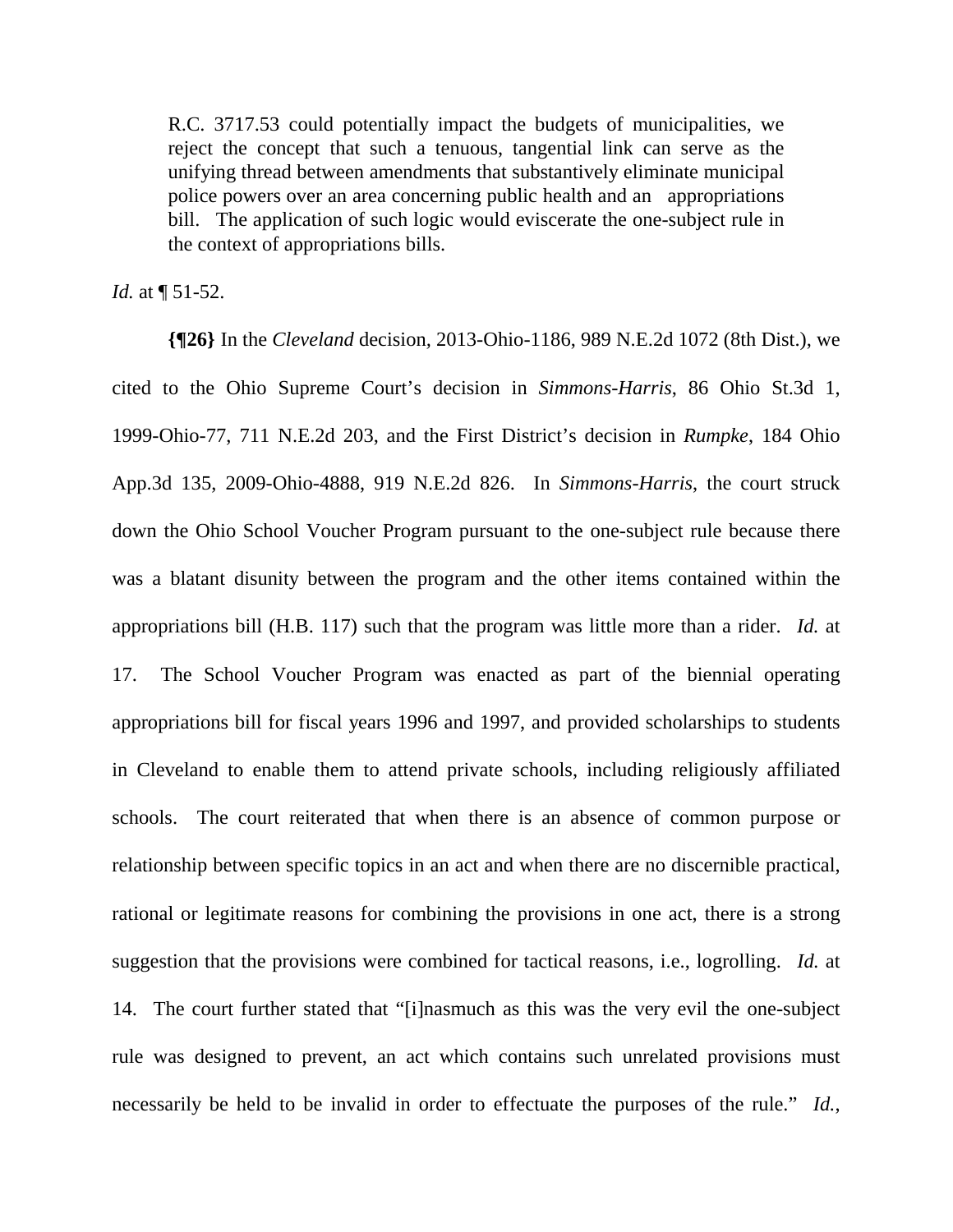citing *Dix*, 11 Ohio St.3d 141, 464 N.E.2d 153.

**{¶27}** In applying this standard, the court found considerable disunity in the subject matter between H.B. 117 and the School Voucher Program. *Id.* at 15. The court noted that H.B. 117 had numerous provisions unrelated to the voucher program, including R.C. 3.15, which concerns the residency of certain elected officials; R.C. 9.06, which enables certain government entities to contract for the private operation of correctional facilities; R.C. 101.34, which declares some files of the joint legislative ethics committee to be confidential; R.C. 102.02, which requires candidates for elective office to file financial statements with the Ethics Commission; R.C. 103.31, which creates a joint legislative committee on federal funds; and R.C. 103.32, which requires certain state agencies to submit proposals to that committee. *Id.* at 14-15. As a result, the court struck the School Voucher Program from the appropriations bill as a violation of the one-subject rule. *Id.* at 17.

**{¶28}** In *Rumpke*, the First District Court of Appeals struck down revisions to certain Ohio Revised Code sections contained within an appropriations bill because the record contained no evidence of the effect of the revisions on the state's biennial budget. *Id.* at ¶ 18. The court relied on the Ohio Supreme Court's decision in *Ohio Civ. Serv. Emps. Assn.*, 104 Ohio St.3d 122, 2004-Ohio-6363, 818 N.E.2d 688, wherein the court struck down a revision rider to an appropriations bill due to disunity between the budget related items and the revision as well as a lack of evidence in the record offering "'any explanation whatever as to the manner in which [the amendment] will clarify or alter the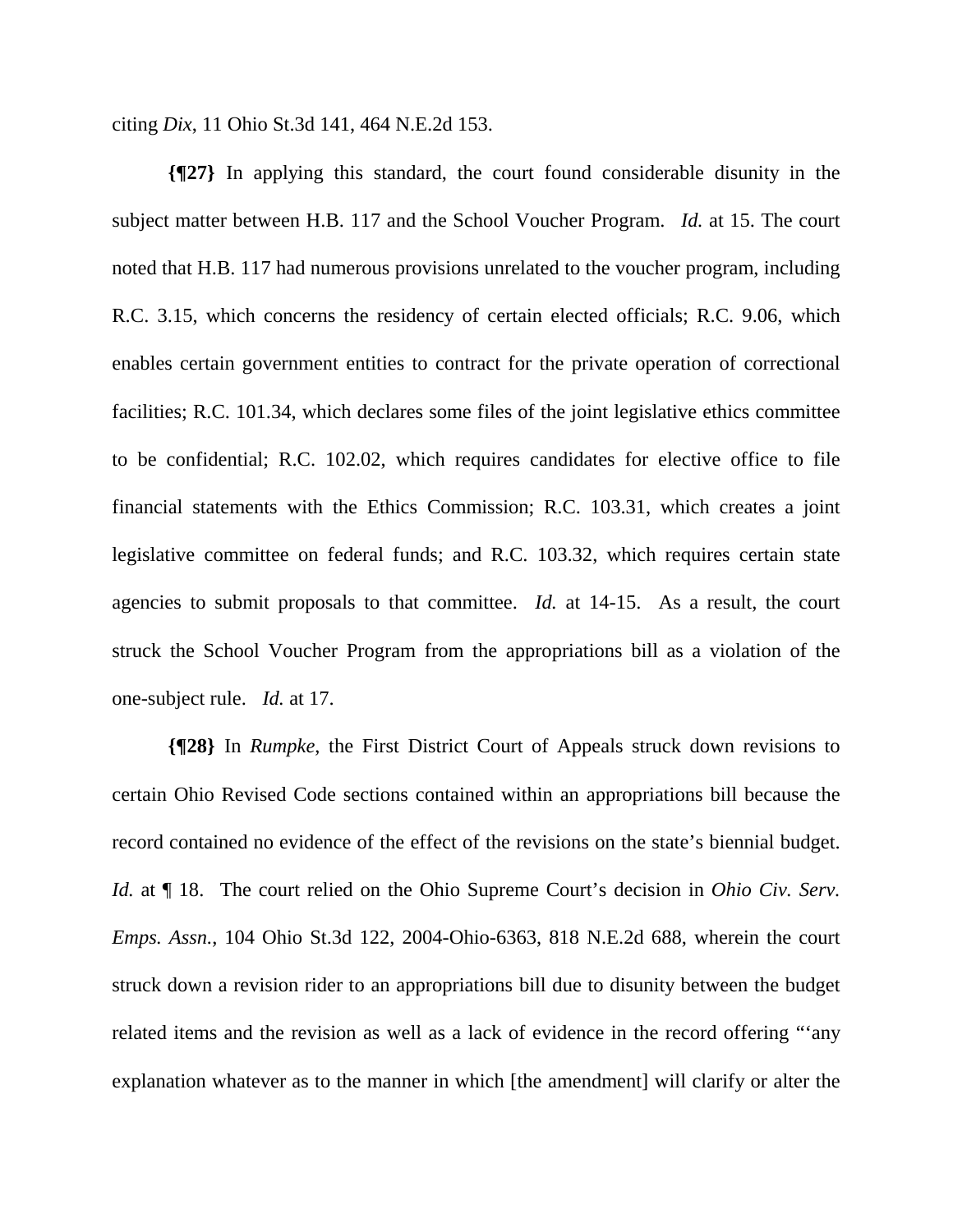appropriation of state funds.'" *Rumpke* at ¶ 17, quoting *Ohio Civ. Serv. Emps. Assn.* at ¶ 34. Unpersuaded by the state's contention that a connection could be drawn between the change in the definition and legitimate fiscal concerns, the *Rumpke* court concluded that there is no evidence of the effect of the revisions on the state's biennial budget. *Id.* at ¶ 18.

**{¶29}** Likewise, in the instant case, the 2012 Mid-Biennium Budget Review Bill or H.B. 487, was designed to address and modify budgets and appropriations for a number of state agencies and instrumentalities. This legislation, however, fails to reflect a meaningful relationship to R.C. 4123.57(B). The only consequence of the amendments to R.C. 4123.57(B) is that the scheduled loss benefits are now paid from either the state fund or the self-insured employers over time, rather than in a lump sum. Neither the state fund, nor the self-insured employers are financed by the General Assembly. The BWC's operating expenses are also financed by the employers. In contrast to the other agencies affected by H.B. 487, the BWC receives its funding through employer premiums. The financial impact of the modifications to R.C. 4123.57(B) is that the employers, particularly the self-insureds, now realize a cost savings because seriously disabled and disfigured workers are now required to wait for the full payment of their scheduled loss benefits.

**{¶30}** While the legislature sets the BWC's appropriation authority (i.e., spending limits), no changes were made in this regard by H.B. 487. Like the legislation invalidated by the decisions in *Cleveland,* 2013-Ohio-1186, 989 N.E.2d 1072 (8th Dist.);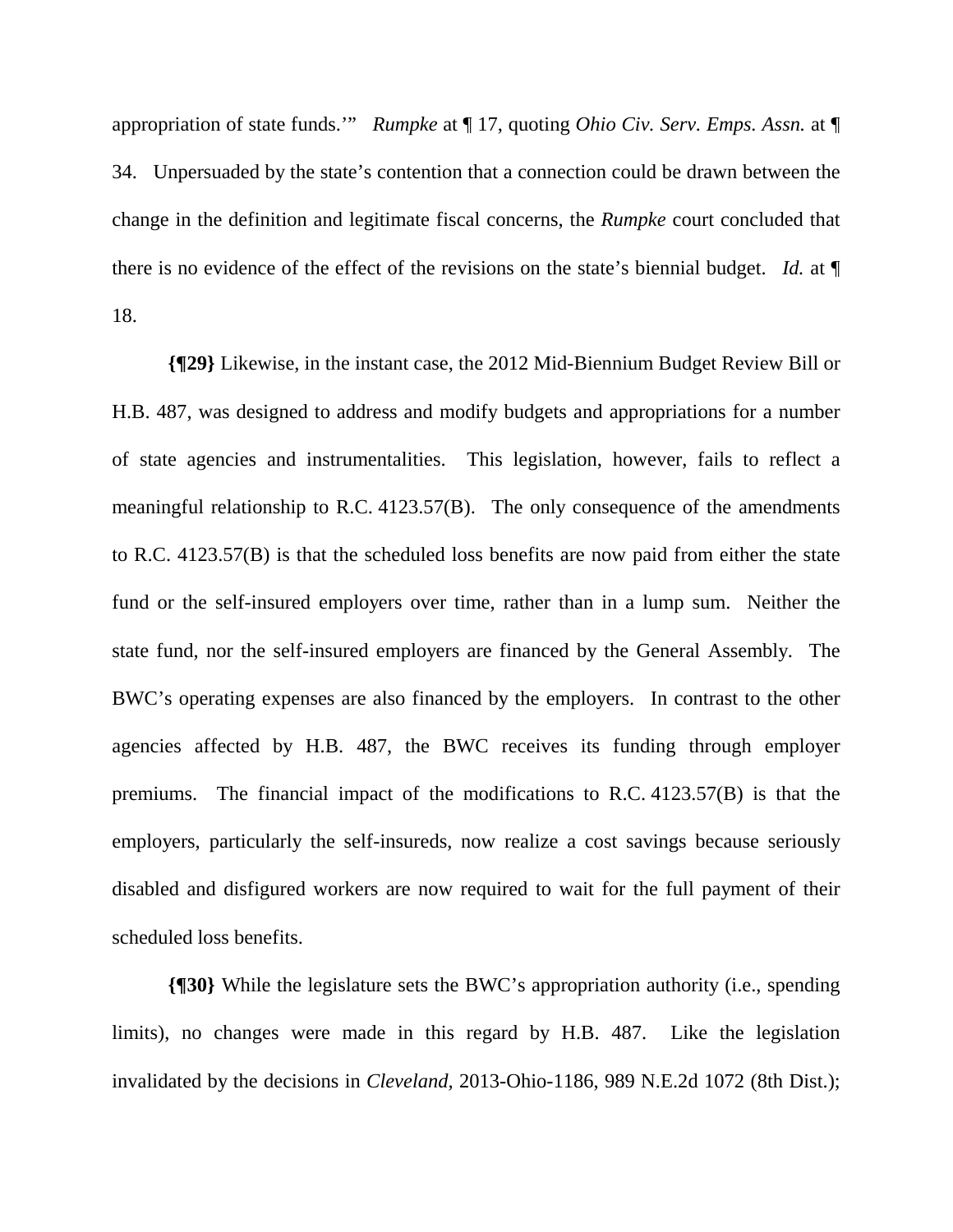*Rumpke,* 184 Ohio App.3d 135, 2009-Ohio-4888, 919 N.E.2d 826*; Simmons-Harris,* 86 Ohio St.3d 1, 1999-Ohio-77, 711 N.E.2d 203; and *Ohio Civ. Serv. Emps. Assn.,* 104 Ohio St.3d 122, 2004-Ohio-6363, 818 N.E.2d 688, the amendment to R.C. 4123.57(B) lacks any relationship to the other wide-ranging provisions in the 1,788 page bill. The amendments to R.C. 4123.57(B) were tucked away in the lengthy enactment, ensuring they would evade public commentary.

**{¶31}** H.B. 487 affects not only the payment of scheduled loss benefits and a number of budgetary issues outside of workers compensation, but also a wide range of other topics including, but not limited to: the publication of legal notices and advertisements (R.C. 7.10 and 7.16), the creation of a legislative task force on redistricting, reapportionment, and demographic research (R.C. 103.51), eligibility standards and procedures for programs administered by the Department of Aging, Department of Alcohol and Drug Addiction Services, Department of Development, Department of Developmental Disabilities, Department of Education, Department of Health, Department of Job and Family Services, Department of Mental Health, and Rehabilitation Services Commission (R.C. 121.35), the establishment of the SellOhio Global Initiative Fund (R.C. 122.862), the addition of the State Fire Marshall, or the State Fire Marshall's designee to the Multi-agency Radio Communications System Steering Committee (R.C. 701.50), a request to the Joint Committee on the Library of Congress to approve the replacement of the statue of Governor William Allen in the National Statuary Hall Collection with a statue of Thomas Edison (R.C. 701.121(A)), revisions to the Court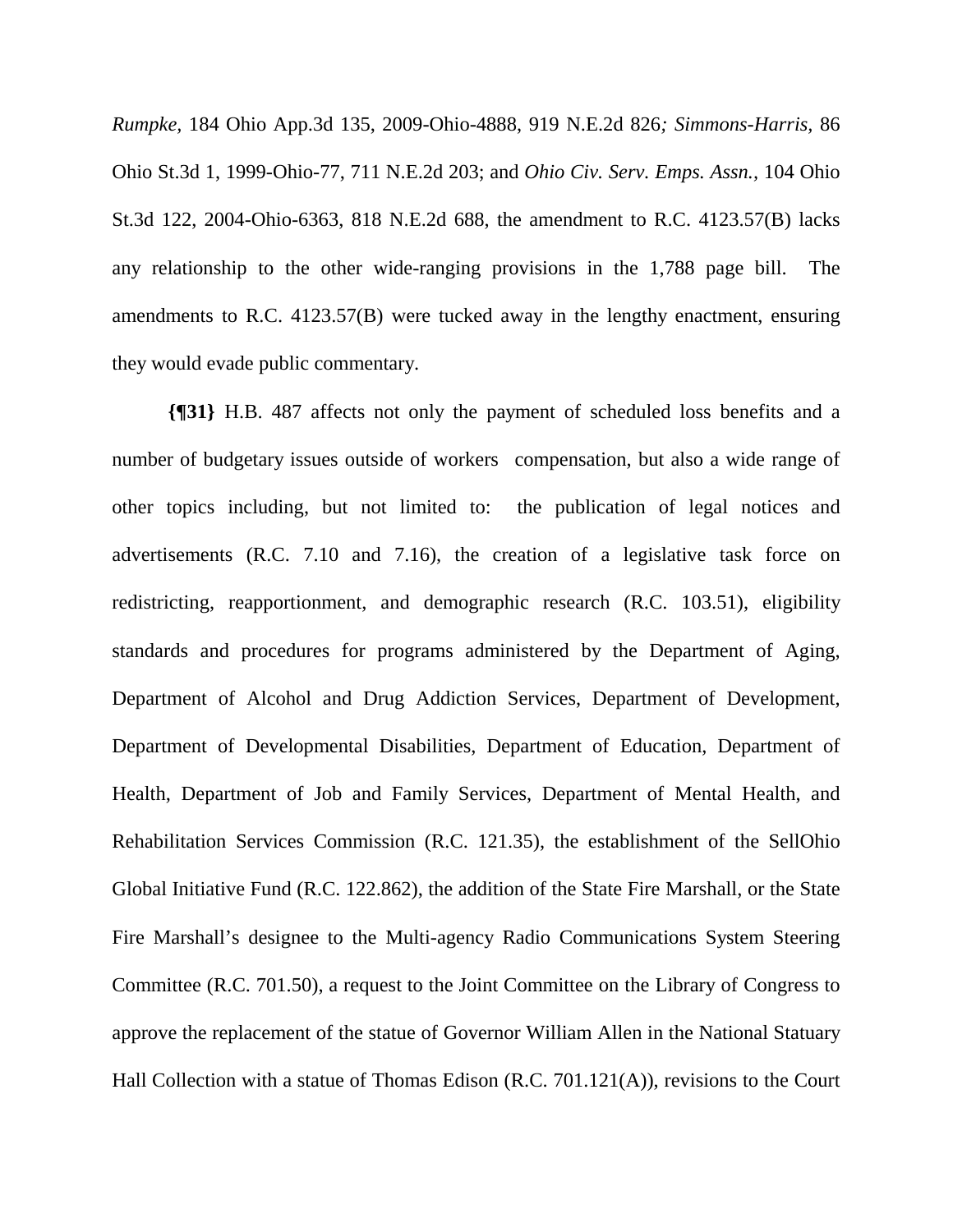of Claims Act and related issues concerning claims for wrongful imprisonment (R.C. 2743.40), and authorization for the Director of the Department of Public Safety to approve an online remedial driving course (R.C. 4508.02).

**{¶32}** Despite its title, it is apparent that the Mid-Biennium Budget Review bill extends beyond "budget related items." Defendants argue that H.B. 487 does not violate the one-subject rule because it deals with the distribution of monetary benefits by a state agency (BWC) to injured workers. As we stated in *Cleveland*, "[w]e are deeply concerned with the broad scope of the state's argument here. Under the state's logic, every subject matter statewide that conceivably can be connected to a dollar of not merely state funding but also municipal spending could be substantively regulated in a single appropriations bill." *Id.,* 2013-Ohio-1186, 989 N.E.2d 1072, at ¶ 51.

**{¶33}** Just as we did in *Cleveland*, in the instant case, we reject the concept that such a tenuous, tangential link can serve as the unifying thread between an amendment that lengthens the payment period for scheduled loss benefits to permanently injured workers when the BWC's administrative costs were not directly affected by the passage of H.B. 487, and the state fund is solely funded by premium payments from employers. This disunity of nature is exactly what the one-subject rule precludes. Based on the foregoing, we find the portion of H.B. 487 that amends the period for paying scheduled loss benefits to injured workers under R.C. 4123.57(B) violates the one-subject rule set forth in Section 15(D), Article II, of the Ohio Constitution.

**{¶34}** Therefore, the sole assignment of error is sustained.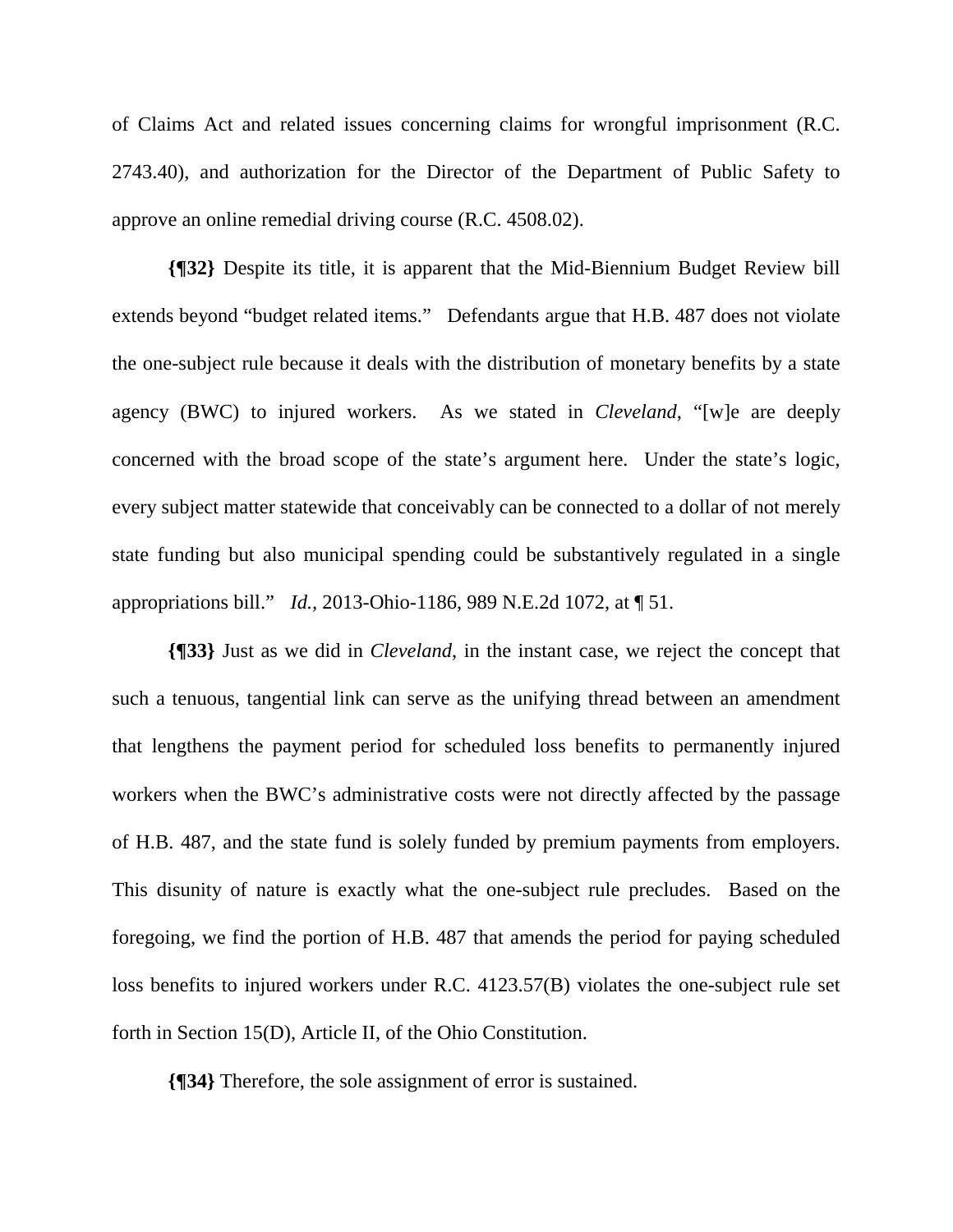**{¶35}** Accordingly, we reverse the trial court's judgment and remand with instructions for the trial court to enter judgment, as a matter of law, in favor of plaintiffs. *See* App.R. 12(B).

It is ordered that appellant recover of appellee costs herein taxed.

The court finds there were reasonable grounds for this appeal.

It is ordered that a special mandate issue out of this court directing the common pleas court to carry this judgment into execution.

A certified copy of this entry shall constitute the mandate pursuant to Rule 27 of the Rules of Appellate Procedure.

### MARY EILEEN KILBANE, PRESIDING JUDGE

# SEAN C. GALLAGHER, J., CONCURS; TIM McCORMACK, J., DISSENTS (SEE SEPARATE DISSENTING OPINION)

# TIM McCORMACK, J., DISSENTING:

 $\overline{a}$  $\overline{a}$ 

**{¶36}** For the sake of their dignity, a dedicated, productive family provider who, as a result of a major accident, is mangled at their workplace should at the very least be authorized to choose from the disability benefits to which he or she is entitled through workers' compensation law. Whether compensation benefits are needed immediately and taken in lump sum or are spread over months and years should be an option for the injured worker to choose, determined on an individual basis. Were I still a member of